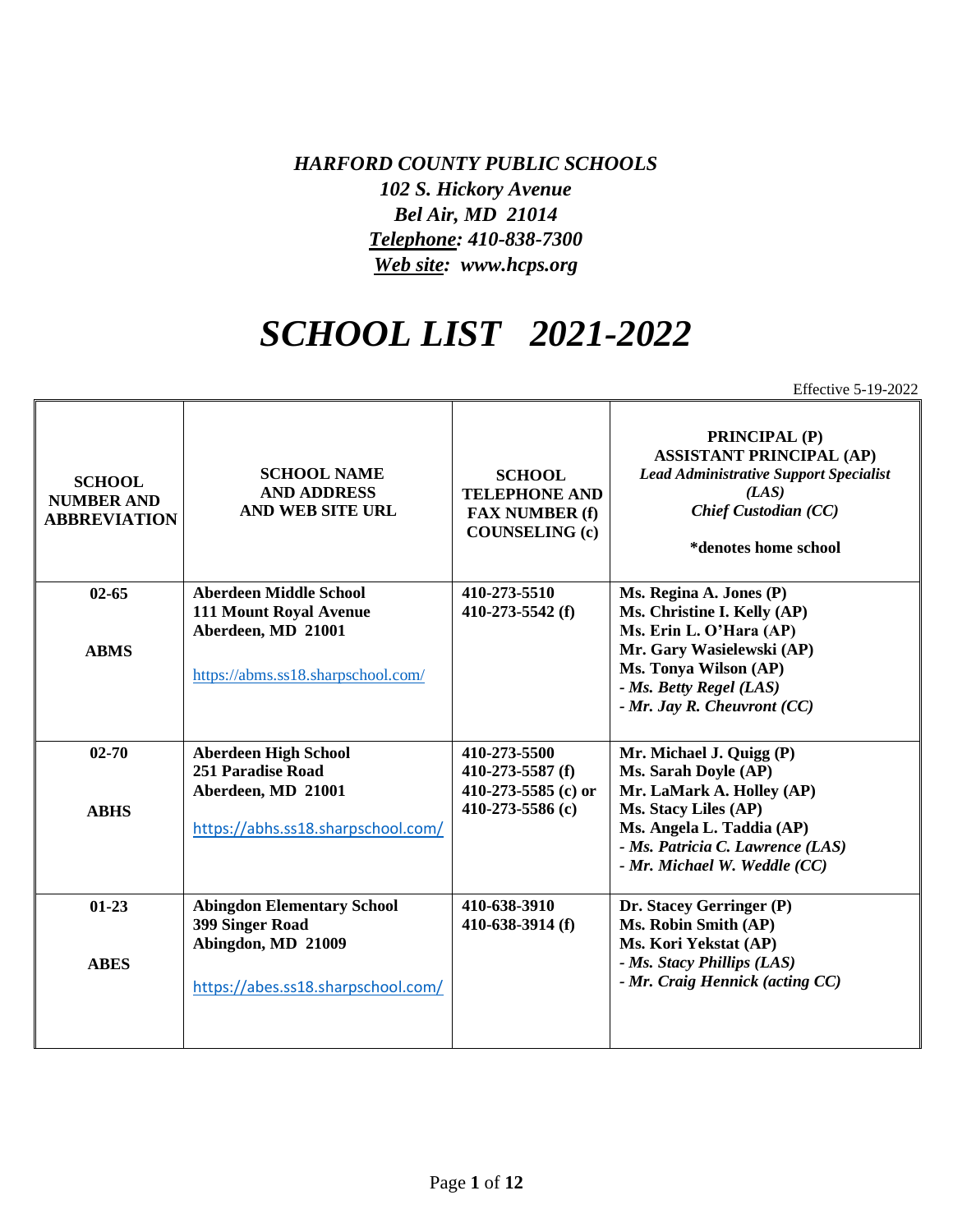| <b>SCHOOL</b><br><b>NUMBER AND</b><br><b>ABBREVIATION</b> | <b>SCHOOL NAME</b><br><b>AND ADDRESS</b><br>AND WEB SITE URL                                                                     | <b>SCHOOL</b><br><b>TELEPHONE AND</b><br><b>FAX NUMBER (f)</b><br><b>COUNSELING (c)</b> | <b>PRINCIPAL (P)</b><br><b>ASSISTANT PRINCIPAL (AP)</b><br><b>Lead Administrative Support Specialist</b><br>(LAS)<br><b>Chief Custodian (CC)</b><br>*denotes home school            |
|-----------------------------------------------------------|----------------------------------------------------------------------------------------------------------------------------------|-----------------------------------------------------------------------------------------|-------------------------------------------------------------------------------------------------------------------------------------------------------------------------------------|
| $02 - 12$<br><b>BFES</b>                                  | <b>Bakerfield Elementary School</b><br><b>36 Baker Street</b><br>Aberdeen, MD 21001<br>https://bfes.ss18.sharpschool.com/        | 410-273-5518<br>410-273-5547 $(f)$                                                      | Ms. Tara Dedeaux (P)<br>Ms. Erin T. Morring (AP)<br>- Ms. Cheryl Grizzle (LAS)<br>- Mr. Sean Sheehan (CC)                                                                           |
| $03 - 14$<br><b>BAES</b>                                  | <b>Bel Air Elementary School</b><br><b>30 East Lee Street</b><br><b>Bel Air, MD 21014</b><br>https://baes.ss18.sharpschool.com/  | 410-638-4160<br>410-638-4320 $(f)$                                                      | Ms. Heather M. Skopak (P)<br>Ms. Cristen Culver (AP)<br>- Ms. Lindsay Coates (LAS)<br>- Mr. Jason McClain (CC)                                                                      |
| $03 - 72$<br><b>BAMS</b>                                  | <b>Bel Air Middle School</b><br>99 Idlewild Street<br><b>Bel Air, MD 21014</b><br>https://bams.ss18.sharpschool.com/             | 410-638-4140<br>410-638-4144 (f)<br>410-638-3095 $(c)$                                  | Ms. Natalie Holloway (P)<br>Ms. Kelly Curio (AP)<br>Mr. Matthew P. Koester (AP)<br>Mr. Brent Ritz (AP)<br>- Ms. Christine M. Elliott (LAS)<br>- Mr. Charlie Jones (CC)              |
| $03 - 73$<br><b>BAHS</b>                                  | <b>Bel Air High School</b><br>100 Heighe Street<br><b>Bel Air, MD 21014</b><br>https://bahs.ss18.sharpschool.com/                | 410-638-4600<br>410-638-4604 $(f)$<br>410-638-4606 $(c)$                                | Mr. Robert J. DeLeva (P)<br>Ms. Allison Benfield (acting AP)<br>Ms. Nitrease L. Quickley (AP)<br>Mr. Jason R. Redmond (AP)<br>- Ms. Christine Yost (LAS)<br>- Ms. Trula Morris (CC) |
| $03 - 85$<br><b>CMHS</b>                                  | C. Milton Wright High School<br>1301 North Fountain Green Road<br><b>Bel Air, MD 21015</b><br>https://cmhs.ss18.sharpschool.com/ | 410-638-4110<br>410-638-4114 (f)<br>410-638-4270 $(c)$                                  | Ms. Erica M. Harris (P)<br>Mr. Jason L. Blankenship (AP)<br>Ms. Eunice Davage-Jones (AP)<br>Mr. John W. Siemsen (AP)<br>- Ms. Stephanie Flanagan (LAS)<br>- Ms. Chris Knopp (CC)    |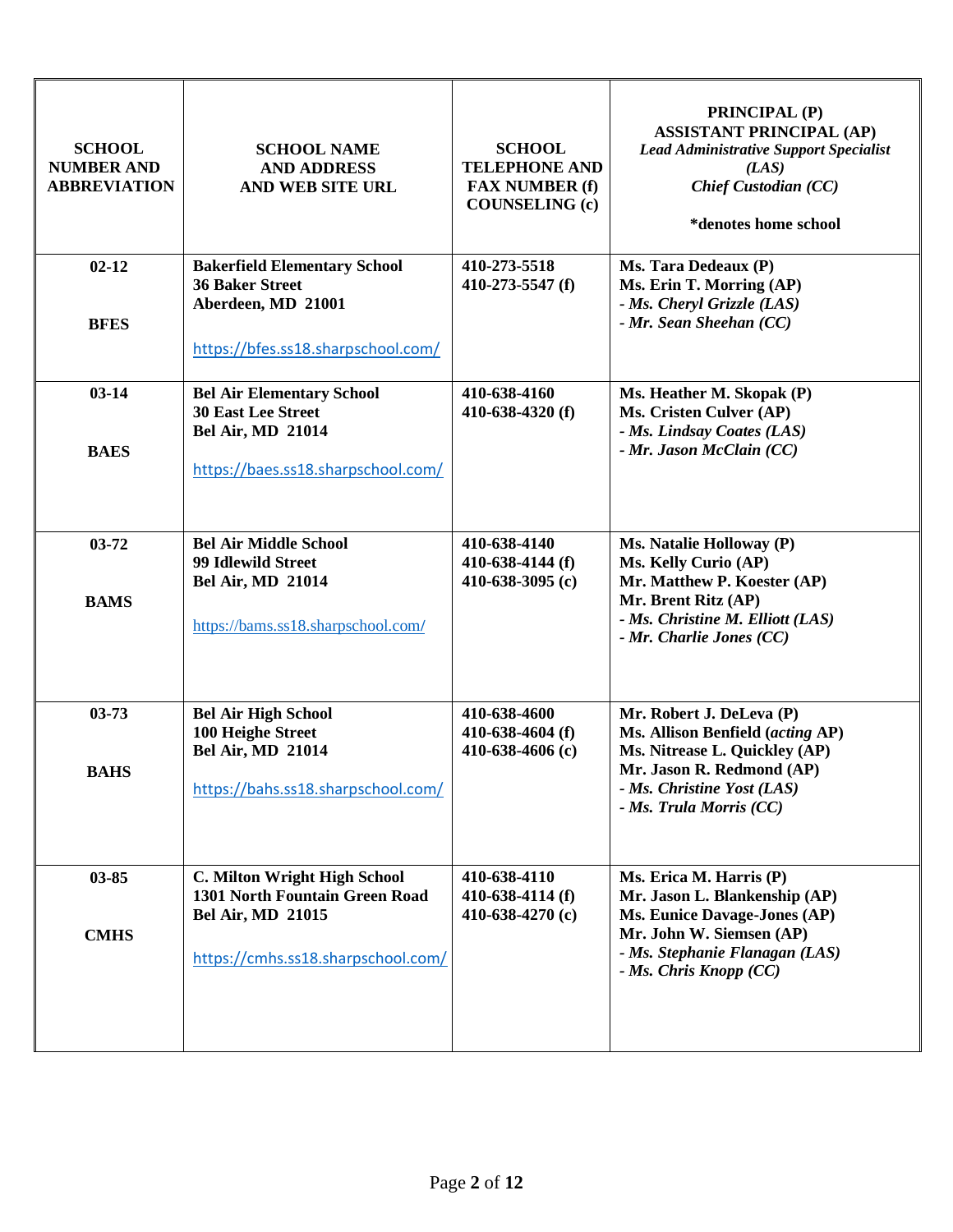| <b>SCHOOL</b><br><b>NUMBER AND</b><br><b>ABBREVIATION</b> | <b>SCHOOL NAME</b><br><b>AND ADDRESS</b><br>AND WEB SITE URL                                                                 | <b>SCHOOL</b><br><b>TELEPHONE AND</b><br><b>FAX NUMBER (f)</b><br><b>COUNSELING</b> (c) | PRINCIPAL (P)<br><b>ASSISTANT PRINCIPAL (AP)</b><br>Lead Administrative Support Specialist (LAS)<br>Chief Custodian (CC)<br>*denotes home school |
|-----------------------------------------------------------|------------------------------------------------------------------------------------------------------------------------------|-----------------------------------------------------------------------------------------|--------------------------------------------------------------------------------------------------------------------------------------------------|
| $01 - 25$<br><b>CCES</b>                                  | <b>Church Creek Elementary School</b><br>4299 Church Creek Road<br>Belcamp, MD 21017<br>https://cces.ss18.sharpschool.com/   | 410-273-5550<br>410-273-5558 (f)                                                        | Mr. Harley J. Main (P)<br>Ms. Laura Bulger (AP)<br>Ms. Jeanna M. Gentile (AP)<br>- Ms. Nicole Wachter (LAS)<br>- Mr. Lloyd Roberts (CC)          |
| $03 - 16$<br><b>CVES</b>                                  | <b>Churchville Elementary School</b><br>2935 Level Road<br>Churchville, MD 21028<br>https://cves.ss18.sharpschool.com/       | 410-638-3800<br>410-638-3834 (f)                                                        | Ms. Lisa M. Minutoli (P)<br>Mr. Robert Potestio (AP)<br>- Ms. BillieJo Terrell (LAS)<br>- Ms. Linda Puto (CC)                                    |
| $05-18$<br><b>DAES</b>                                    | <b>Darlington Elementary School</b><br>2119 Shuresville Road<br>Darlington, MD 21034<br>https://daes.ss18.sharpschool.com/   | 410-638-3700<br>410-638-3701 (f)                                                        | Ms. Alberta Porter (P)<br>Ms. Danielle O'Neill (AP)<br>- Ms. Gena Vaughan (LAS)<br>- Mr. Kenneth Bare (CC)                                       |
| $01 - 20$<br><b>DFES</b>                                  | <b>Deerfield Elementary School</b><br>2307 Willoughby Beach Road<br>Edgewood, MD 21040<br>https://dfes.ss18.sharpschool.com/ | 410-612-1535<br>410-612-1573 $(f)$                                                      | Mr. Gregory Lane (P)<br>Ms. Stephanie A. Barnes (AP)<br>Mr. Zachary S. Greenbaum (AP)<br>- Ms. Noel First (LAS)<br>- Mr. Michael L. Burton (CC)  |
| $05 - 22$<br><b>DUES</b>                                  | <b>Dublin Elementary School</b><br>1527 Whiteford Road<br><b>Street, MD 21154</b><br>https://dues.ss18.sharpschool.com/      | 410-638-3703<br>410-638-3707 (f)                                                        | Ms. Patricia S. Chenworth (P)<br>Ms. Karen L. Briguglio (AP)<br>- Ms. Eryn Tracy (LAS)<br>- Mr. Jeremiah Wymer (acting CC)                       |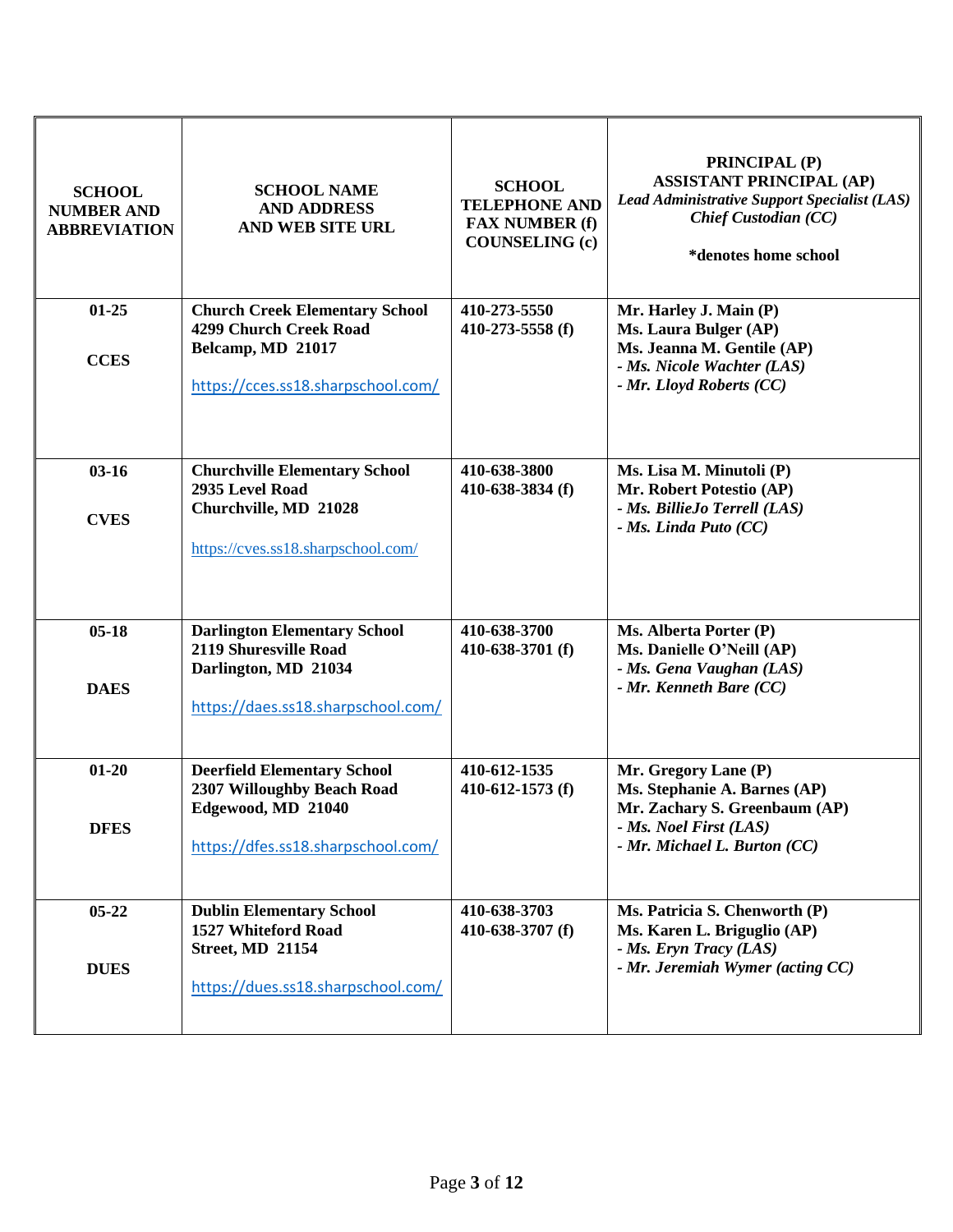| <b>SCHOOL</b><br><b>NUMBER AND</b><br><b>ABBREVIATION</b> | <b>SCHOOL NAME</b><br><b>AND ADDRESS</b><br>AND WEB SITE URL                                                              | <b>SCHOOL</b><br><b>TELEPHONE AND</b><br><b>FAX NUMBER (f)</b><br><b>COUNSELING (c)</b> | <b>PRINCIPAL (P)</b><br><b>ASSISTANT PRINCIPAL (AP)</b><br><b>Lead Administrative Support Specialist</b><br>(LAS)<br><b>Chief Custodian (CC)</b><br>*denotes home school                                      |
|-----------------------------------------------------------|---------------------------------------------------------------------------------------------------------------------------|-----------------------------------------------------------------------------------------|---------------------------------------------------------------------------------------------------------------------------------------------------------------------------------------------------------------|
| $01 - 15$<br><b>EDES</b>                                  | <b>Edgewood Elementary School</b><br>2100 Cedar Drive<br>Edgewood, MD 21040<br>https://edes.ss18.sharpschool.com/         | 410-612-1540<br>410-612-2013 (f)                                                        | Ms. Cynthia L. Womack-Ross (P)<br>Ms. Emily Heisey (AP)<br>- Ms. Nicole Mammerelli (LAS)<br>- Mr. Matthew Perrone (CC)                                                                                        |
| $01 - 77$<br><b>EDMS</b>                                  | <b>Edgewood Middle School</b><br>2311 Willoughby Beach Road<br>Edgewood, MD 21040<br>https://edms.ss18.sharpschool.com/   | 410-612-1518<br>410-612-1523 $(f)$                                                      | Ms. Melissa Williams (P)<br>Mr. Drew E. Hoagland (AP)<br>Mr. Antonio R. Hockaday (AP)<br>Ms. Sarah Q. Lumbard (AP)<br>Ms. Wendy L. Steo (AP)<br>- Ms. Katherine Brautigan (LAS)<br>- Mr. Matthew Vickers (CC) |
| $01 - 76$<br><b>EDHS</b>                                  | <b>Edgewood High School</b><br>2415 Willoughby Beach Road<br>Edgewood, MD 21040<br>https://edhs.ss18.sharpschool.com/     | 410-612-1500<br>410-612-1585 $(f)$<br>410-612-2071 $(c)$                                | Mr. Kilo Mack (P)<br>Ms. Lisamarie Bermudez (AP)<br>Mr. Joshua T. Clemmer (AP)<br>Mr. Zachary Lovelace (AP)<br>Mr. Erik S. Snyder (AP)<br>- Ms. Quintessa Beard (LAS)<br>- Ms. Sonya Benn (CC)                |
| $01 - 21$<br><b>EMES</b>                                  | <b>Emmorton Elementary School</b><br>2502 Tollgate Road<br><b>Bel Air, MD 21015</b><br>https://emes.ss18.sharpschool.com/ | 410-638-3920<br>410-638-3926 (f)                                                        | Dr. Jennifer A. Vlangas (acting P)<br>Ms. Tina Purtell (acting AP)<br>- Ms. Sharon A. Jakelski (LAS)<br>- Ms. Tunisia Gannon (CC)                                                                             |
| 03-82<br><b>FAHS</b>                                      | <b>Fallston High School</b><br>2301 Carrs Mill Road<br>Fallston, MD 21047<br>https://fahs.ss18.sharpschool.com/           | 410-638-4120<br>410-638-4125 (f)<br>410-638-3542 $(c)$                                  | Mr. Joseph M. Collins (P)<br>Mr. Joseph P. Connolly (AP)<br>Ms. Valerie L. Cooper (AP)<br>- Ms. Shelly Smith-Humphrey (LAS)<br>- Ms. Deborah Taylor (CC)                                                      |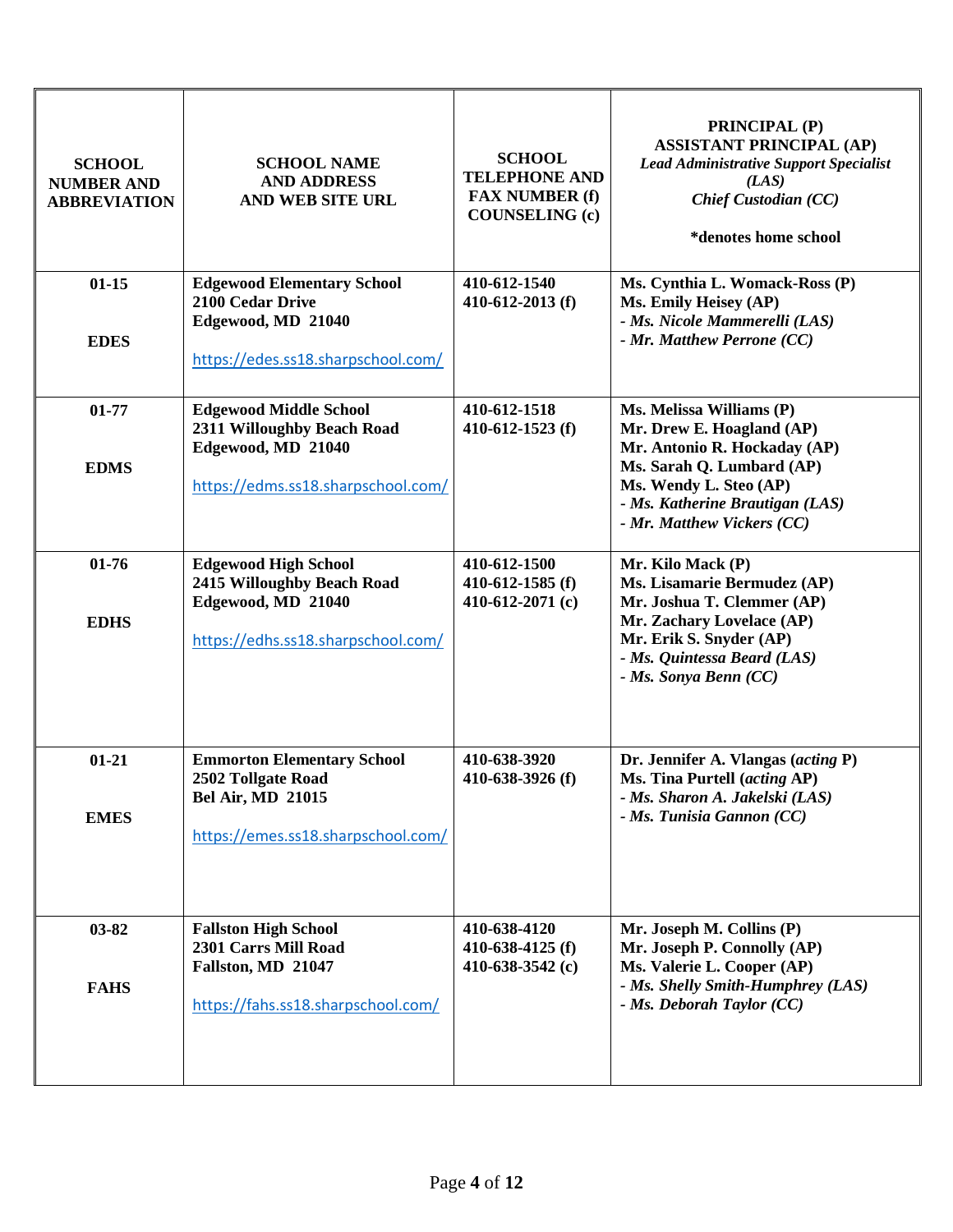| <b>SCHOOL</b><br><b>NUMBER AND</b><br><b>ABBREVIATION</b> | <b>SCHOOL NAME</b><br><b>AND ADDRESS</b><br><b>AND WEB SITE URL</b>                                                                             | <b>SCHOOL</b><br><b>TELEPHONE AND</b><br><b>FAX NUMBER (f)</b><br><b>COUNSELING</b> (c) | <b>PRINCIPAL (P)</b><br><b>ASSISTANT PRINCIPAL (AP)</b><br><b>Lead Administrative Support Specialist</b><br>(LAS)<br><b>Chief Custodian (CC)</b><br><b>Building Engineer (CC)</b><br>*denotes home school |
|-----------------------------------------------------------|-------------------------------------------------------------------------------------------------------------------------------------------------|-----------------------------------------------------------------------------------------|-----------------------------------------------------------------------------------------------------------------------------------------------------------------------------------------------------------|
| 03-86<br><b>FAMS</b>                                      | <b>Fallston Middle School</b><br>2303 Carrs Mill Road<br>Fallston, MD 21047<br>https://fams.ss18.sharpschool.com/                               | 410-638-4129<br>410-638-4237 (f)                                                        | Mr. James L. Johnson (P)<br>Mr. Michael Cuneo (AP)<br>Ms. Anna Lisa Standish (AP)<br>- Ms. Michele Martin (LAS)<br>- Ms. Amy Richardson (CC)                                                              |
| $03 - 26$<br><b>FHES</b>                                  | <b>Forest Hill Elementary School</b><br>2407 Rocks Road<br>Forest Hill, MD 21050<br>https://fhes.ss18.sharpschool.com/                          | 410-638-4166<br>410-638-4234 (f)                                                        | Ms. Cheryl Shaw (P)<br>Ms. Anjanette Cook (AP)<br>- Ms. Rhonda Utz (LAS)<br>- Mr. Mike Sunderhaus (CC)                                                                                                    |
| $03 - 28$<br><b>FLES</b>                                  | <b>Forest Lakes Elementary School</b><br><b>100 Osborne Parkway</b><br>Forest Hill, MD 21050<br>https://fles.ss18.sharpschool.com/              | 410-638-4262<br>410-638-4265 $(f)$                                                      | Ms. Victoria Guido (P)<br>Ms. Kelly A. Sayre (AP)<br>- Ms. Janice C. Agro (LAS)<br>- Ms. Noriko Hushon (acting CC)                                                                                        |
| $03 - 27$<br><b>FGES</b>                                  | <b>Fountain Green Elementary School</b><br>517 Fountain Green Road<br><b>Bel Air, MD 21015</b><br>https://fges.ss18.sharpschool.com/            | 410-638-4220<br>410-638-4347 (f)                                                        | Ms. Mary Ann Clinton (P)<br>Ms. Mary Claire Ward (acting AP)<br>- Ms. Cathy Costantini (LAS)<br>- Mr. Ron Edwards (CC)                                                                                    |
| $02 - 11$<br><b>GLES</b>                                  | <b>George D. Lisby Elementary School</b><br>@ Hillsdale<br><b>810 Edmund Street</b><br>Aberdeen, MD 21001<br>https://gles.ss18.sharpschool.com/ | 410-273-5530<br>410-273-5561 (f)                                                        | Ms. Christine A. Langrehr (P)<br>Ms. Dawn M. Lagan (AP)<br>- Ms. Kristy Dougherty (LAS)<br>- Ms. Debbie Kelly (CC)                                                                                        |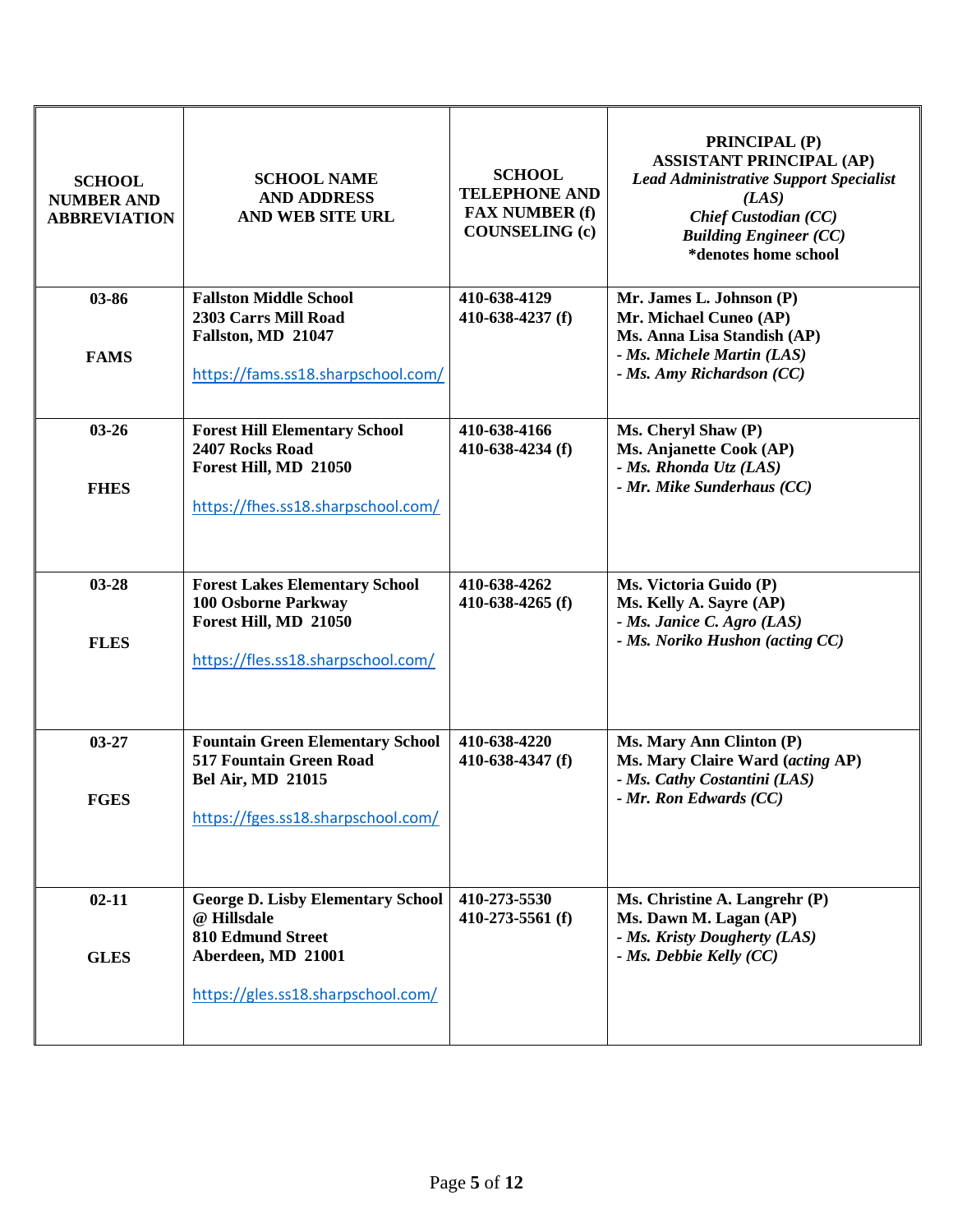| <b>SCHOOL</b><br><b>NUMBER AND</b><br><b>ABBREVIATION</b> | <b>SCHOOL NAME</b><br><b>AND ADDRESS</b><br><b>AND WEB SITE URL</b>                                                                                 | <b>SCHOOL</b><br><b>TELEPHONE AND</b><br><b>FAX NUMBER (f)</b><br><b>COUNSELING (c)</b> | <b>PRINCIPAL (P)</b><br><b>ASSISTANT PRINCIPAL (AP)</b><br><b>Lead Administrative Support Specialist</b><br>(LAS)<br><b>Chief Custodian (CC)</b><br>*denotes home school |
|-----------------------------------------------------------|-----------------------------------------------------------------------------------------------------------------------------------------------------|-----------------------------------------------------------------------------------------|--------------------------------------------------------------------------------------------------------------------------------------------------------------------------|
| $02 - 30$<br><b>HXES</b>                                  | <b>Hall's Cross Roads Elementary</b><br><b>School</b><br><b>203 East Bel Air Avenue</b><br>Aberdeen, MD 21001<br>https://hxes.ss18.sharpschool.com/ | 410-273-5524<br>410-273-5555 (f)                                                        | Ms. Christina M. Douglas (P)<br>Mr. Christian Slattery (AP)<br>- Ms. Gail S. Moody (LAS)<br>- Ms. Janice Waterfield (CC)                                                 |
| $03 - 04$<br><b>HTHS</b>                                  | <b>Harford Technical High School</b><br><b>200 Thomas Run Road</b><br><b>Bel Air, MD 21015</b><br>https://hths.ss18.sharpschool.com/                | 410-638-3804<br>410-638-3820 (f)<br>410-638-3884 (c)                                    | Mr. James F. Reynolds (P)<br>Mr. Albert J. Johnson III (AP)<br>Ms. Sandra J. McMichael (AP)<br>- Ms. Maggie Henninger (LAS)<br>- Mr. William "Buddy" Cook, Jr. (CC)      |
| $06 - 32$<br><b>HDES</b>                                  | <b>Havre de Grace Elementary School</b><br><b>600 Juniata Street</b><br>Havre de Grace, MD 21078<br>https://hdes.ss18.sharpschool.com/              | 410-939-6616<br>410-939-6632 (f)                                                        | Ms. Jennifer N. Gasdia (P)<br>Ms. Shelby Houseman (AP)<br>- Ms. Kristen Becker (LAS)<br>- Mr. Paul Armstrong (CC)                                                        |
| $06-79$<br><b>HDMS</b>                                    | <b>Havre de Grace Middle School</b><br><b>445 Lewis Lane</b><br>Havre de Grace, MD 21078<br>https://hdms.ss18.sharpschool.com/                      | 410-939-6608<br>410-939-6613 (f)                                                        | Mr. Brad M. Spence (P)<br>Ms. Michele Piercy (AP)<br>Ms. Monisha J. Thomas (AP)<br>- Ms. Sonya Janouris (LAS)<br>- Mr. Harvey Cage (CC)                                  |
| $06 - 78$<br><b>HDHS</b>                                  | <b>Havre de Grace High School</b><br><b>445 Lewis Lane</b><br>Havre de Grace, MD 21078<br>https://hdhs.ss18.sharpschool.com/                        | 410-939-6600<br>410-939-6667 $(f)$                                                      | Mr. Brad M. Spence (P)<br>Ms. Melissa M. McKay (AP)<br>Vacancy (AP)<br>- Ms. Sonya Janouris (LAS)<br>- Mr. Harvey Cage (CC)                                              |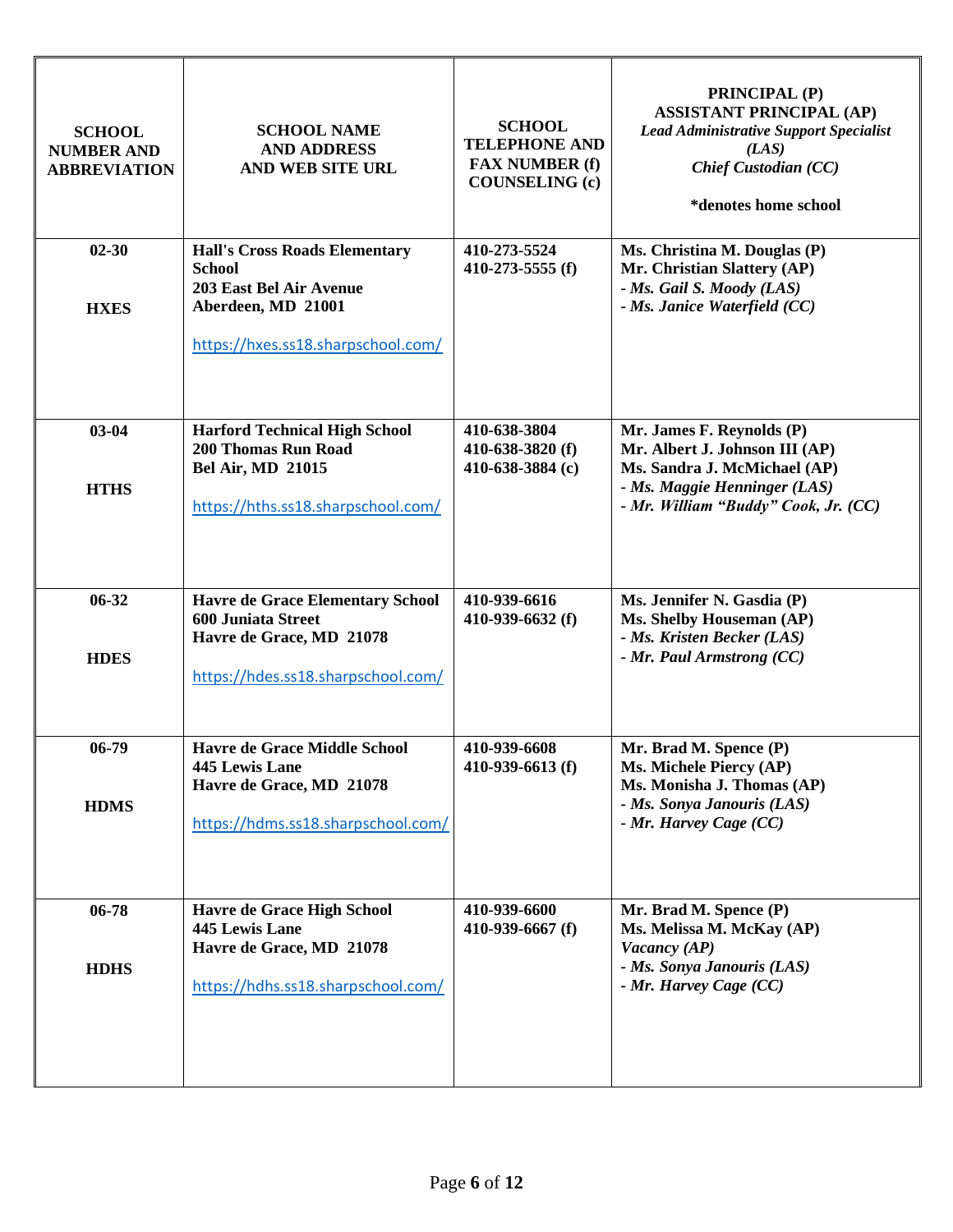| <b>SCHOOL</b><br><b>NUMBER AND</b><br><b>ABBREVIATION</b> | <b>SCHOOL NAME</b><br><b>AND ADDRESS</b><br>AND WEB SITE URL                                                                                      | <b>SCHOOL</b><br><b>TELEPHONE AND</b><br><b>FAX NUMBER (f)</b><br><b>COUNSELING (c)</b>        | <b>PRINCIPAL (P)</b><br><b>ASSISTANT PRINCIPAL (AP)</b><br><b>Lead Administrative Support Specialist</b><br>(LAS)<br><b>Chief Custodian (CC)</b><br>*denotes home school |
|-----------------------------------------------------------|---------------------------------------------------------------------------------------------------------------------------------------------------|------------------------------------------------------------------------------------------------|--------------------------------------------------------------------------------------------------------------------------------------------------------------------------|
| $03 - 33$<br><b>HIES</b>                                  | <b>Hickory Elementary School</b><br>2100 Conowingo Road<br><b>Bel Air, MD 21014</b><br>https://hies.ss18.sharpschool.com/                         | 410-638-4170<br>410-638-4172 (f)                                                               | Mr. R. Bradley Stinar (P)<br>Ms. Nicole Nimmo (AP)<br>- Ms. Terry Stifler (LAS)<br>- Mr. Mark Murray (CC)                                                                |
| $03 - 35$<br><b>HWES</b>                                  | <b>Homestead/Wakefield Elementary</b><br><b>School</b><br>900 South Main Street<br><b>Bel Air, MD 21014</b><br>https://hwes.ss18.sharpschool.com/ | 410-638-4175<br>410-638-4319 (f)<br>(Wakefield Bldg.)<br>410-638-4317 (f)<br>(Homestead Bldg.) | Ms. Tracy L. Hanus (acting P)<br>Ms. Deborah Geppi (AP)<br>TBA (acting AP)<br>- Ms. Monica Hobbs (LAS)<br>- Ms. Michele M. Campbell (CC)                                 |
| 04-36<br><b>JVES</b>                                      | <b>Jarrettsville Elementary School</b><br><b>3818 Norrisville Road</b><br>Jarrettsville, MD 21084<br>https://jves.ss18.sharpschool.com/           | 410-692-7800<br>410-692-7801 (f)                                                               | Ms. A. Kathleen Garafola (P)<br>Ms. Laurie K. Ascenzi (AP)<br>$-$ <i>Ms. Jane L. Jubb (LAS)</i><br>- Ms. Missy Abels (CC)                                                |
| $03-91$<br><b>JAES</b>                                    | <b>John Archer School</b><br>100 Thomas Run Road<br><b>Bel Air, MD 21015</b><br>https://jas.ss18.sharpschool.com/                                 | 410-638-3810<br>410-638-3840 (f)                                                               | Mr. Randy Geyer (P)<br>Ms. Kim Marine (AP)<br>- Ms. Wanda T. Sampson (LAS)<br>$-$ <i>Ms. Elisa E. Martinez (CC)</i>                                                      |
| $01 - 37$<br><b>JOES</b>                                  | <b>Joppatowne Elementary School</b><br><b>407 Trimble Road</b><br>Joppa, MD 21085<br>https://joes.ss18.sharpschool.com/                           | 410-612-1546<br>410-612-1578 (f)                                                               | Ms. Jessica Hichkad (P)<br>Mr. Jeffrey Gipprich (AP)<br>- Ms. Tiffany Gray (LAS)<br>- Mr. Christopher Combs (CC)                                                         |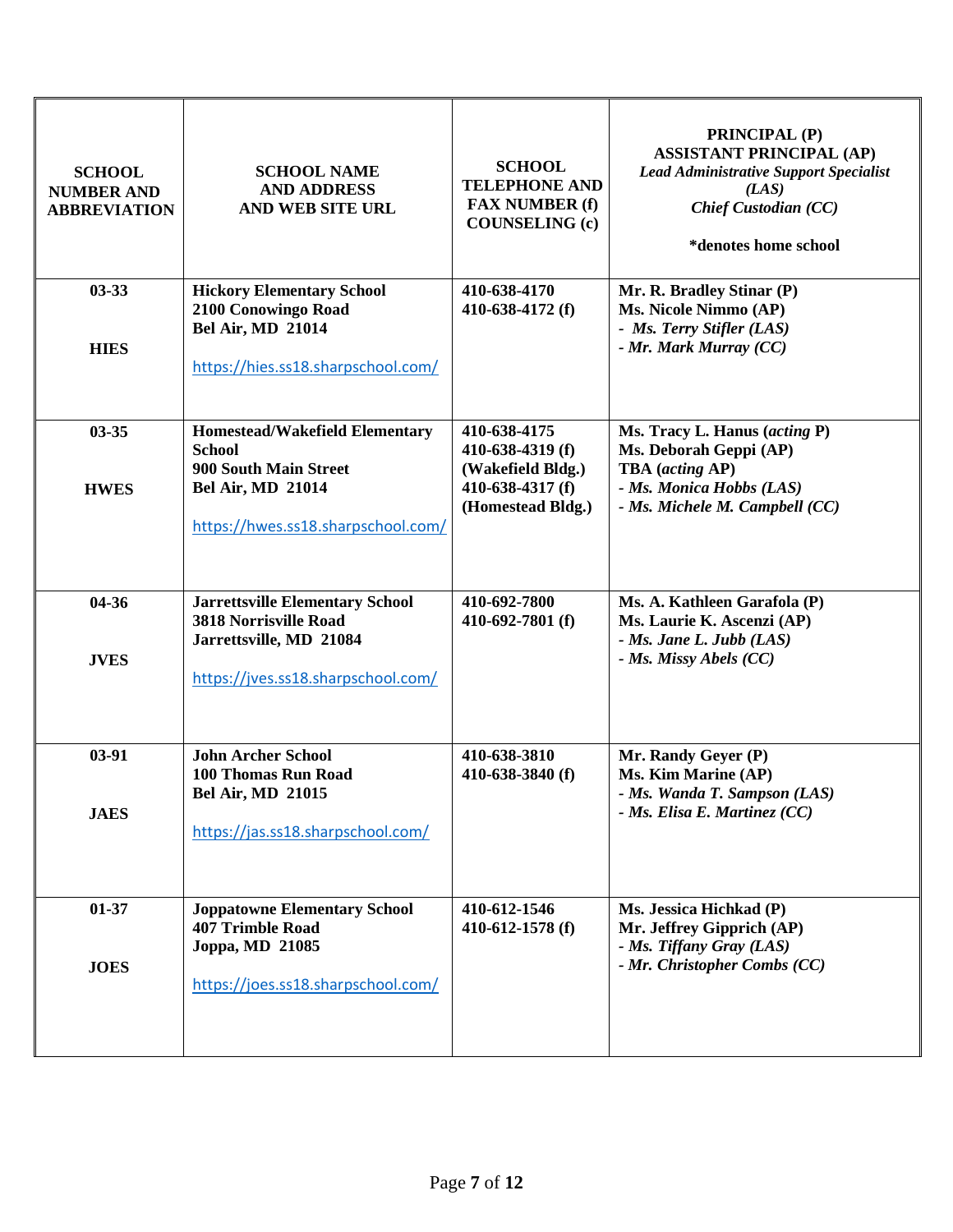| <b>SCHOOL</b><br><b>NUMBER AND</b><br><b>ABBREVIATION</b> | <b>SCHOOL NAME</b><br><b>AND ADDRESS</b><br>AND WEB SITE URL                                                                         | <b>SCHOOL</b><br><b>TELEPHONE AND</b><br><b>FAX NUMBER (f)</b><br><b>COUNSELING (c)</b> | <b>PRINCIPAL (P)</b><br><b>ASSISTANT PRINCIPAL (AP)</b><br><b>Lead Administrative Support Specialist</b><br>(LAS)<br><b>Chief Custodian (CC)</b><br>*denotes home school    |
|-----------------------------------------------------------|--------------------------------------------------------------------------------------------------------------------------------------|-----------------------------------------------------------------------------------------|-----------------------------------------------------------------------------------------------------------------------------------------------------------------------------|
| $01 - 81$<br><b>JOHS</b>                                  | <b>Joppatowne High School</b><br>555 Joppa Farm Road<br>Joppa, MD 21085<br>https://johs.ss18.sharpschool.com/                        | 410-612-1510<br>410-612-1528 (f)                                                        | Ms. Pamela Zeigler (P)<br>Mr. Daniel J. Hanzelik (AP)<br>Ms. Kristina J. Marzullo (AP)<br>Mr. Adam C. Milanoski (AP)<br>- Ms. Cheryl Lupton (LAS)<br>- Ms. Nicole Keys (CC) |
| $01 - 31$<br><b>MAES</b>                                  | <b>Magnolia Elementary School</b><br>901 Trimble Road<br>Joppa, MD 21085<br>https://maes.ss18.sharpschool.com/                       | 410-612-1553<br>410-612-1576 (f)                                                        | Ms. Audrey J. Vohs (P)<br>Ms. Megan Donnelly (AP)<br>- Ms. Patricia Balzano (LAS)<br>- Mr. Darrell Blevins (CC)                                                             |
| 01-84<br><b>MAMS</b>                                      | <b>Magnolia Middle School</b><br>299 Fort Hoyle Road<br>Joppa, MD 21085<br>https://mams.ss18.sharpschool.com/                        | 410-612-1525<br>410-612-1598 (f)                                                        | Ms. Laurie A. Namey (P)<br>Mr. Jason Hall (AP)<br>Ms. Laura R. Silk (AP)<br>Ms. Elizabeth S. Walter (AP)<br>- Ms. Danielle Van Gosen (LAS)<br>- Mr. Jason Riedal (CC)       |
| 06-38<br><b>MVES</b>                                      | <b>Meadowyale Elementary School</b><br><b>910 Grace View Drive</b><br>Havre de Grace, MD 21078<br>https://mves.ss18.sharpschool.com/ | 410-939-6622<br>410-939-6635 (f)                                                        | Mr. Mark P. Warfield (P)<br>Ms. Latika Diggs (AP)<br>- Ms. Rachel M. Foster (LAS)<br>- Ms. Samantha Armstrong (CC)                                                          |
| $04-41$<br><b>NOES</b>                                    | <b>Norrisville Elementary School</b><br>5302 Norrisville Road<br>White Hall, MD 21161<br>https://noes.ss18.sharpschool.com/          | 410-692-7810<br>410-692-7812 (f)                                                        | Ms. Jennifer P. Drumgoole (P)<br>Ms. Katie Scharpf (AP)<br>- Ms. Marcia W. Morris (LAS)<br>- Ms. Sandy B. Buchanan (CC)                                                     |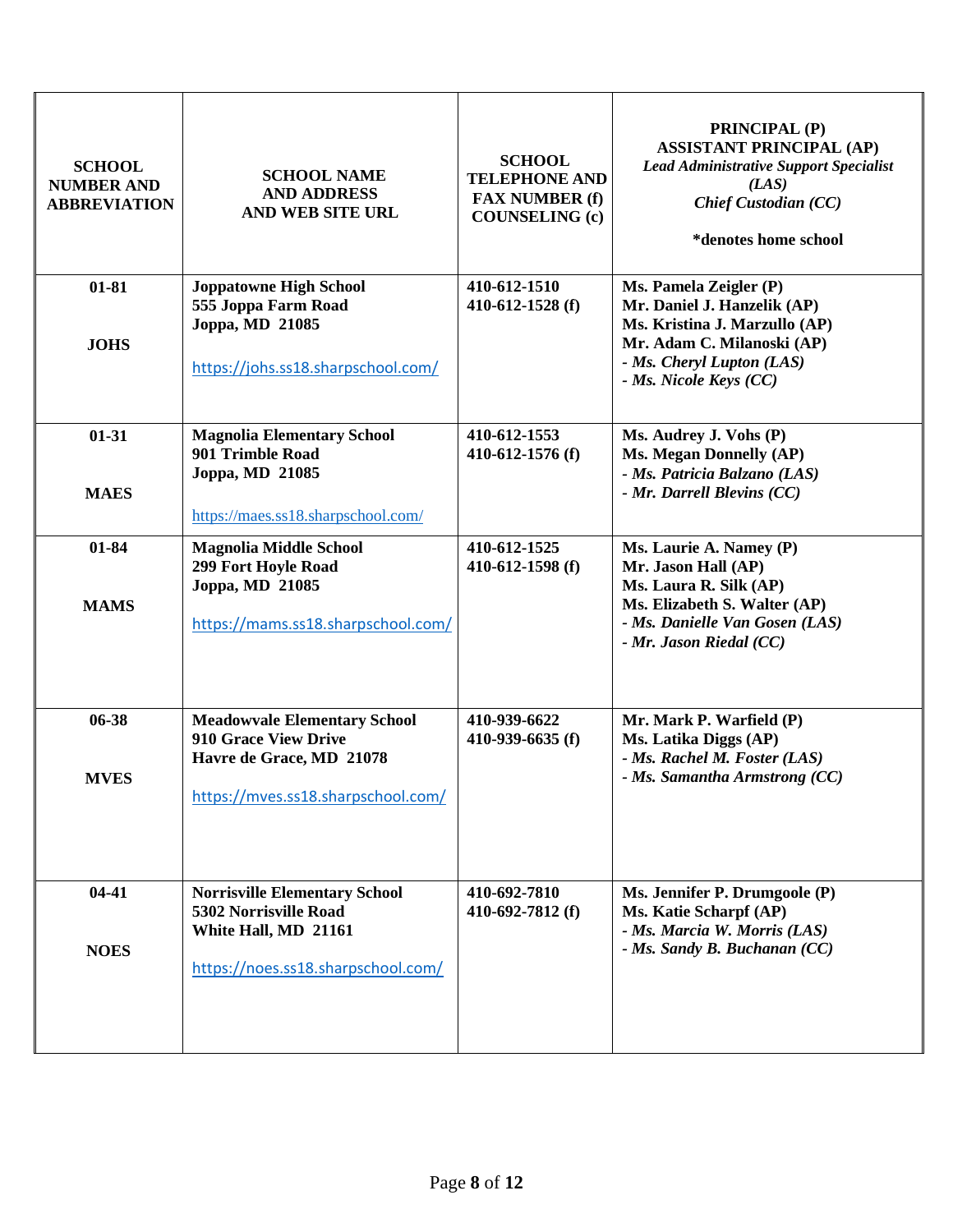| <b>SCHOOL</b><br><b>NUMBER AND</b><br><b>ABBREVIATION</b> | <b>SCHOOL NAME</b><br><b>AND ADDRESS</b><br><b>AND WEB SITE URL</b>                                                                                                                                  | <b>SCHOOL</b><br><b>TELEPHONE AND</b><br><b>FAX NUMBER (f)</b><br><b>COUNSELING (c)</b> | <b>PRINCIPAL (P)</b><br><b>ASSISTANT PRINCIPAL (AP)</b><br><b>Lead Administrative Support Specialist</b><br>(LAS)<br><b>Chief Custodian (CC)</b><br>*denotes home school                                                       |
|-----------------------------------------------------------|------------------------------------------------------------------------------------------------------------------------------------------------------------------------------------------------------|-----------------------------------------------------------------------------------------|--------------------------------------------------------------------------------------------------------------------------------------------------------------------------------------------------------------------------------|
| 04-47<br><b>NBES</b>                                      | <b>North Bend Elementary School</b><br>1445 North Bend Road<br>Jarrettsville, MD 21084<br>https://nbes.ss18.sharpschool.com/                                                                         | 410-692-7815<br>410-692-7826 (f)                                                        | Ms. Amanda R. Rutherford (P)<br>Ms. Sara J. Brown (AP)<br>- Ms. Julie Marzullo (LAS)<br>$-$ <i>Ms. Bobbie J. Dixon (CC)</i>                                                                                                    |
| $05 - 44$<br><b>NHES</b>                                  | <b>North Harford Elementary School</b><br>120 Pylesville Road<br>Pylesville, MD 21132<br>https://nhes.ss18.sharpschool.com/                                                                          | 410-638-3670<br>410-638-3675 $(f)$                                                      | Mr. Christopher Yancone (P)<br>Ms. Sondra L. Bender (AP)<br>- Ms. Debbie Seling (LAS)<br>- Mr. Larry Leedy (CC)                                                                                                                |
| $05 - 83$<br><b>NHMS</b>                                  | <b>North Harford Middle School</b><br>112 Pylesville Road<br>Pylesville, MD 21132<br>https://nhms.ss18.sharpschool.com/                                                                              | 410-638-3658<br>410-638-3669 $(f)$                                                      | Dr. Karl E. Wickman (P)<br>Ms. Megan C. Lewis (AP)<br>Mr. Marc Manzo (AP)<br>- Ms. Anne Greene (LAS)<br>$-$ <i>Ms. Diane Brown (CC)</i>                                                                                        |
| $05 - 80$<br><b>NHHS</b>                                  | <b>North Harford High School</b><br>211 Pylesville Road<br>Pylesville, MD 21132<br>https://nhhs.ss18.sharpschool.com/                                                                                | 410-638-3650<br>410-638-3666 (f)                                                        | Mr. Bryan E. Pawlicki (P)<br>Ms. Erin M. Mock (AP)<br>Mr. Edward A. Stevens (AP)<br>- Ms. Kimberly L. Iddings (LAS)<br>- Mr. Kevin T. McGibney (CC)                                                                            |
| $01 - 88$<br><b>PMMS</b><br>$01 - 87$<br><b>PMHS</b>      | <b>Patterson Mill Middle/High School</b><br><b>85 Patterson Mill Road</b><br><b>Bel Air, MD 21015</b><br>Middle:<br>https://pmms.ss18.sharpschool.com/<br>High<br>https://pmhs.ss18.sharpschool.com/ | 410-638-4640<br>410-638-4646 $(f)$<br>410-638-4633 (c)                                  | Dr. Sean Abel (P)<br>- Ms. Lydia Joglar (LAS)<br>- Mr. Buzz Kossakowski (CC)<br><b>Middle</b><br>Ms. Chasity Harrell (AP)<br>Ms. Stacey L. Zengel (AP)*<br><b>High</b><br>Ms. Chasity Harrell (AP)<br>Mr. Theodore Childs (AP) |
|                                                           |                                                                                                                                                                                                      |                                                                                         | Ms. Stacey L. Zengel (AP)                                                                                                                                                                                                      |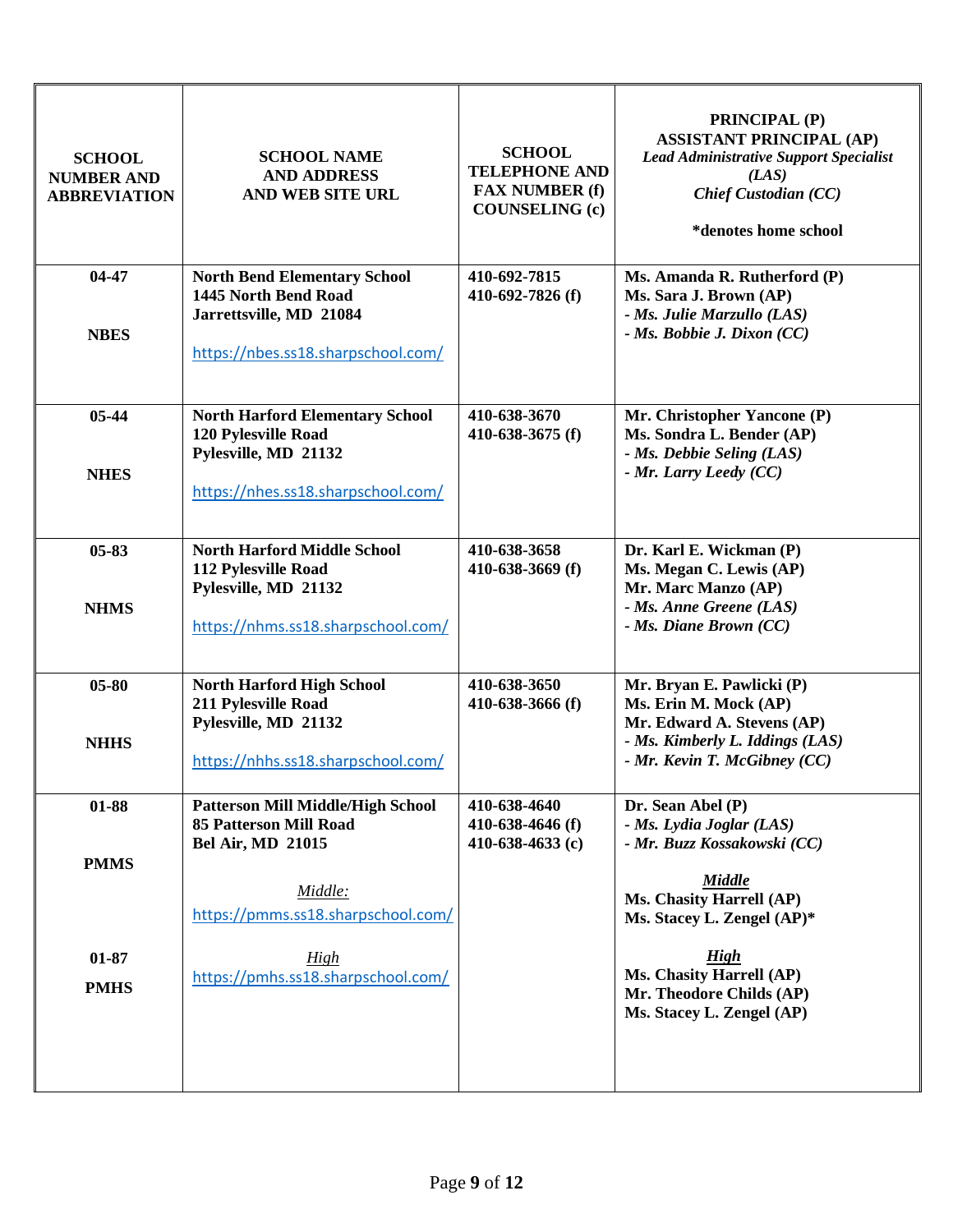| <b>SCHOOL</b><br><b>NUMBER AND</b><br><b>ABBREVIATION</b> | <b>SCHOOL NAME</b><br><b>AND ADDRESS</b><br>AND WEB SITE URL                                                                              | <b>SCHOOL</b><br><b>TELEPHONE AND</b><br><b>FAX NUMBER (f)</b><br><b>COUNSELING (c)</b> | <b>PRINCIPAL (P)</b><br><b>ASSISTANT PRINCIPAL (AP)</b><br><b>Lead Administrative Support Specialist</b><br>(LAS)<br><b>Chief Custodian (CC)</b><br>*denotes home school |
|-----------------------------------------------------------|-------------------------------------------------------------------------------------------------------------------------------------------|-----------------------------------------------------------------------------------------|--------------------------------------------------------------------------------------------------------------------------------------------------------------------------|
| $03-29$<br><b>PMES</b>                                    | <b>Prospect Mill Elementary School</b><br><b>101 Prospect Mill Road</b><br><b>Bel Air, MD 21015</b><br>https://pmes.ss18.sharpschool.com/ | 410-638-3817<br>410-638-3816 (f)                                                        | Ms. Karen Jankowiak (P)<br>Ms. Lorien B. Covelly (AP)<br>- Ms. Tayler Pickle (LAS)<br>$-$ <i>Ms. Susan Regner (CC)</i>                                                   |
| $03-49$<br><b>RPES</b>                                    | <b>Red Pump Elementary School</b><br><b>600 Red Pump Road</b><br><b>Bel Air, MD 21014</b><br>https://rpes.ss18.sharpschool.com/           | 410-638-4252<br>410-638-4261                                                            | Ms. A. Blaine Hawley (P)<br>Ms. Karrie Bandy (AP)*<br>Ms. Stacy McCord (AP)<br>-Ms. Linda Lambert (LAS)<br>- Mr. Lou Reichart (CC)                                       |
| 03-45<br><b>RFES</b>                                      | <b>Ring Factory Elementary School</b><br><b>1400 Emmorton Road</b><br><b>Bel Air, MD 21014</b><br>https://rfes.ss18.sharpschool.com/      | 410-638-4186<br>410-638-4318 (f)                                                        | Ms. Meridith A. Dunlap (P)<br>Ms. Jacqueline N. Fisher (AP)<br>- Ms. Jacqueline M. Frye (LAS)<br>- Ms. Sharon Thomas (acting CC)                                         |
| $01-43$<br><b>RIES</b>                                    | <b>Riverside Elementary School</b><br><b>211 Stillmeadow Drive</b><br>Joppa, MD 21085<br>https://rves.ss18.sharpschool.com/               | 410-612-1560<br>410-612-1559 $(f)$                                                      | Mr. Marc Hamilton (P)<br>Ms. Tara R. Sample (AP)<br>$-Ms. Cara A. Hughes (LAS)$<br>$-Mr.$ Mike Powell (CC)                                                               |
| 06-39<br><b>RWES</b>                                      | <b>Roye-Williams Elementary School</b><br><b>201 Oakington Road</b><br>Havre de Grace, MD 21078<br>https://rwes.ss18.sharpschool.com/     | 410-273-5536<br>410-273-5559 (f)                                                        | Ms. Rose M. Martino (P)<br>Mr. Paul G. Single (AP)<br>- Ms. Kristi Gorsuch (LAS)<br>- Mr. Mondell Moore (CC)                                                             |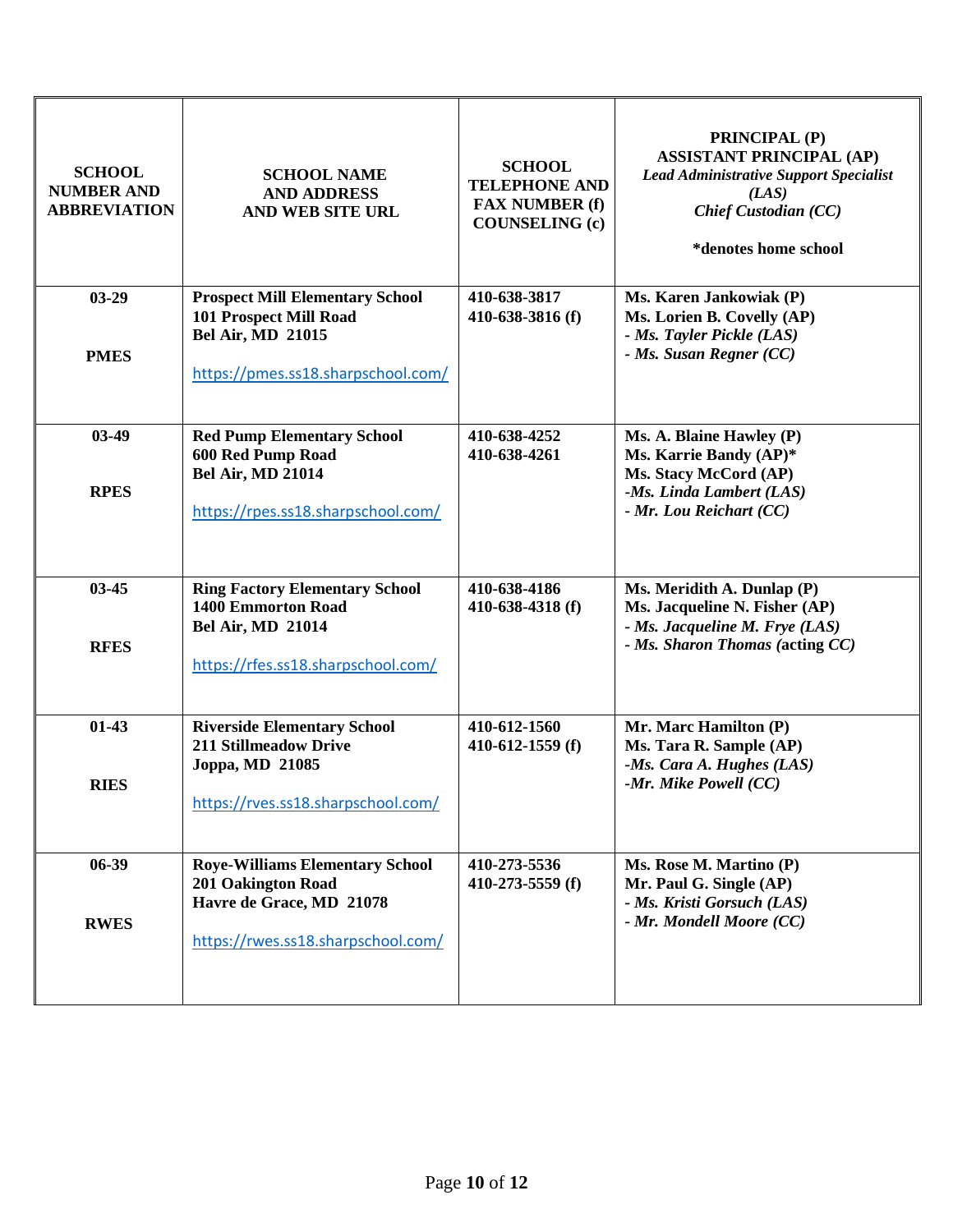| <b>SCHOOL</b><br><b>NUMBER AND</b><br><b>ABBREVIATION</b> | <b>SCHOOL NAME</b><br><b>AND ADDRESS</b><br>AND WEB SITE URL                                                                                               | <b>SCHOOL</b><br><b>TELEPHONE AND</b><br><b>FAX NUMBER (f)</b><br><b>COUNSELING (c)</b>                      | <b>PRINCIPAL (P)</b><br><b>ASSISTANT PRINCIPAL (AP)</b><br><b>Lead Administrative Support Specialist</b><br>(LAS)<br><b>Chief Custodian (CC)</b><br>*denotes home school                     |
|-----------------------------------------------------------|------------------------------------------------------------------------------------------------------------------------------------------------------------|--------------------------------------------------------------------------------------------------------------|----------------------------------------------------------------------------------------------------------------------------------------------------------------------------------------------|
| $03 - 74$<br><b>SOMS</b>                                  | <b>Southampton Middle School</b><br>1200 Moores Mill Road<br><b>Bel Air, MD 21014</b><br>https://soms.ss18.sharpschool.com/                                | 410-638-4150<br>410-638-4305 $(f)$                                                                           | Mr. Charles "Chas" Hagan (P)<br>Ms. Joanne C. Frailer (AP)<br>Mr. James J. Fulton, Jr. (AP)<br>Dr. Helen E. Miller (AP)<br>- Ms. Patty Strawderman (LAS)<br>- Mr. Edward "Tony" Foreman (CC) |
| $02 - 96$<br><b>SCS</b>                                   | <b>Swan Creek School</b><br>(at Center for Educational<br>Opportunity/CEO)<br>253 Paradise Road<br>Aberdeen, MD 21001<br>https://ceo.ss18.sharpschool.com/ | 410-273-5594<br>410-273-5592 (f)                                                                             | Mr. Mark C. Truszkowski (acting P)<br>Ms. Bethany Farver (Elem. AP)<br>Ms. Suzette Attah (Sec. AP)<br>Mr. Jeffrey Raff (Sec. AP)<br>- Ms. Karen Cartelli (LAS)<br>- Mr. Eltwone Beard (CC)   |
| $01-40$<br><b>WPES</b>                                    | <b>William Paca/Old Post Road</b><br><b>Elementary School</b><br>2706 Philadelphia Road<br>Abingdon, MD 21009<br>https://wpes.ss18.sharpschool.com/        | 410-612-2033<br>410-612-1587 $(f)$<br>(Wm Paca Bldg)<br>410-612-1566<br>410-612-2057 (f)<br>(Post Road Bldg) | Mr. Ronald Wooden (P)<br>Ms. Karrie Bandy (AP)*<br>Ms. Brittany Godfrey (acting AP)<br>Mr. Daniel M. Zubrowski (AP)<br>- Ms. Mary McClaskey (LAS)<br>$-$ <i>Ms. Sue Fruhling (CC)</i>        |
| $01-13$<br><b>WJES</b>                                    | <b>William S. James Elem. School</b><br><b>1 Laurentum Parkway</b><br>Abingdon, MD 21009<br>https://wjes.ss18.sharpschool.com/                             | 410-638-3900<br>410-638-3906 (f)                                                                             | Ms. Rebecca M. Reese (P)<br>Mr. Ronald V. Stump (AP)<br>- Ms. Natasha Adams (LAS)<br>- Mr. Guy Preston (CC)                                                                                  |
| $03 - 48$<br><b>YBES</b>                                  | <b>Youth's Benefit Elementary School</b><br><b>1901 Fallston Road</b><br>Fallston, MD 21047<br>https://ybes.ss18.sharpschool.com/                          | 410-638-4190<br>410-638-4193 $(f)$                                                                           | Mr. Thomas M. Smith (P)<br>Ms. Kristen M. Mang (AP)<br>Ms. Caitlin Potestio (AP)<br>- Ms. JoEllen Esbrandt (LAS)<br>- Mr. Andrew Yoell (CC)                                                  |